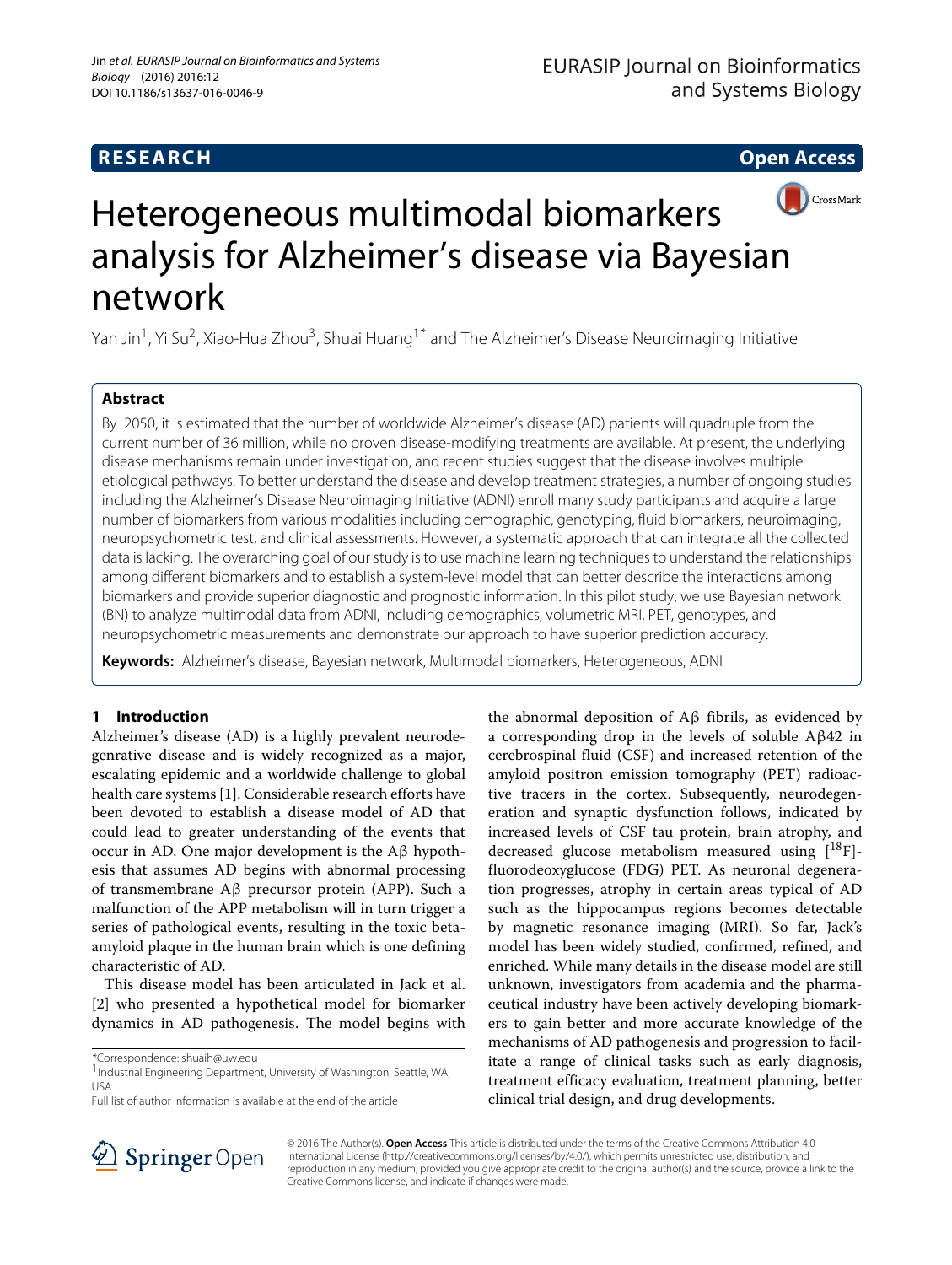While most of the existing efforts mentioned above focus on single modality of biomarkers, recently, there have been a few studies that proposed to study many biomarkers of heterogeneous nature jointly. For instance, Ye et al. [\[3\]](#page-6-2) integrated multiple complementary data and initiated the work to use the multiple kernel learning method for multimodal integration for AD research. Zhang et al. did a sequence of work on multimodal classification [\[4\]](#page-6-3) and regression [\[5\]](#page-6-4) based on multimodality data and achieved better prediction accuracy than those models with a single biomarker. However, most of these works focus on prediction. Less effort has been devoted to study the interactions of these multimodal biomakers for better understanding of the disease as a whole.

Thus, in our study, we take a systematical perspective to study patterns of disease progression. We take into consideration multimodal biomarkers such as APOE (apolipoprotein E) genotypes, SNP variants, demographics, FDG-PET, amyloid PET, MRI, and neuropsychological assessment. We adopt a powerful machine learning model, the Bayesian Network (BN), as the major tool for studying the influential relationships among the variables. A main premise of using BN model for multimodal biomarker integration is that it could provide more details regarding the potential mechanism of the disease progression than those black-box prediction models [\[3–](#page-6-2)[5\]](#page-6-4). Specifically, while the existing black-box prediction models throw in all the multimodal biomarkers as predictors parallel in the prediction equation regardless of their heterogeneous clinical nature, their clinical roles are not revealed since each biomarker is assigned with a quantitative weight in the prediction equation that only determines whether or not the biomarker is important. Moreover, this weight is not an absolute presentation of evidence, as it is essentially a multivariate concept that depends on the existence of other biomarkers in the equation. This results in the risk of excluding important biomarkers which hold significant clinical value but not significant statistical prediction value due to redundancy with other biomarkers. Also, from these black-box prediction models, there is no indication of how the biomarkers influence each other, whether or not some biomarkers mediate the effects from other biomarkers to disease outcomes. Presumably, the relationships between the multimodal biomarkers could be very complex, and our study is motivated by the lack of capacity of existing multimodal biomarker integration methods to discover and model these relationships. On the other hand, although not a causal model, BN models have been found very effective in a range of applications to study the "layers" of influence among variables. It could lead to very useful knowledge regarding the "chain reaction" of a sequence of events captured by the biomarkers' measurements. BN is a powerful data-driven model that seeks

the best mechanistic model that is consistent with a set of measurements from a cohort of patients. Thus, it translates naturally into a semantic description of the disease similar to a clinician's intuitive description of its progression.

The remainder of the paper is structured as follows: In Section [2,](#page-1-0) we will provide description of the dataset that will be used in this study and the BN, particularly the mixed type Bayesian network due to the heterogeneous nature of the biomarkers. In Section [3,](#page-3-0) we will present the learning results and validation efforts. We then conclude our study in Section [4.](#page-5-0)

# <span id="page-1-0"></span>**2 Methods**

# **2.1 Data**

The data used in this paper were obtained from ADNI database [adni.loni.usc.edu.](adni.loni.usc.edu) The primary goal of ADNI has been to test whether the serial MRI, PET, other biological markers, and clinical and neuropsychological assessment can be combined to measure the progression of mild cognitive impairment (MCI) and early AD. Determination of sensitive and specific markers of very early AD progression is intended to aid researchers and clinicians to develop new treatments and monitor their effectiveness, as well as lessen the time and cost of clinical trials.

ADNI is the result of efforts of many co-investigators from academic institutions and private corporations, subjects have been recruited from over 50 sites across the USA and Canada. The initial goal of ADNI was to recruit 800 adults, aged 55 to 90, to participate in the research with approximately 200 cognitively normal older individuals followed up for 3 years, 400 people with MCI followed up for 3 years, and 200 people with early AD followed up for 2 years.

#### **2.2 Subjects**

The ADNI general eligibility criteria are described at [www.adni-info.org.](http://www.adni-info.org) Briefly, subjects are between 55 and 90 years of age, having a study partner able to provide an independent evaluation of functioning. Specific psychoactive medications will be excluded. The general inclusion/exclusion criteria are as follows: (1) healthy subjects: mini-mental state examination (MMSE) scores between 24 and 30, a Clinical Dementia Rating (CDR) of 0, non-depressed, non-MCI, and non-demented; (2) MCI subjects: MMSE scores between 24 and 30, a memory complaint, having objective memory loss measured by education adjusted scores on Wechsler Memory Scale Logical Memory II, a CDR of 0.5, absence of significant levels of impairment in other cognitive domains, essentially preserved activities of daily living, and an absence of dementia; and (3) mild AD: MMSE scores between 20 and 26, CDR of 0.5 or 1.0, and meets the National Institute of Neurological and Communicative Disorders and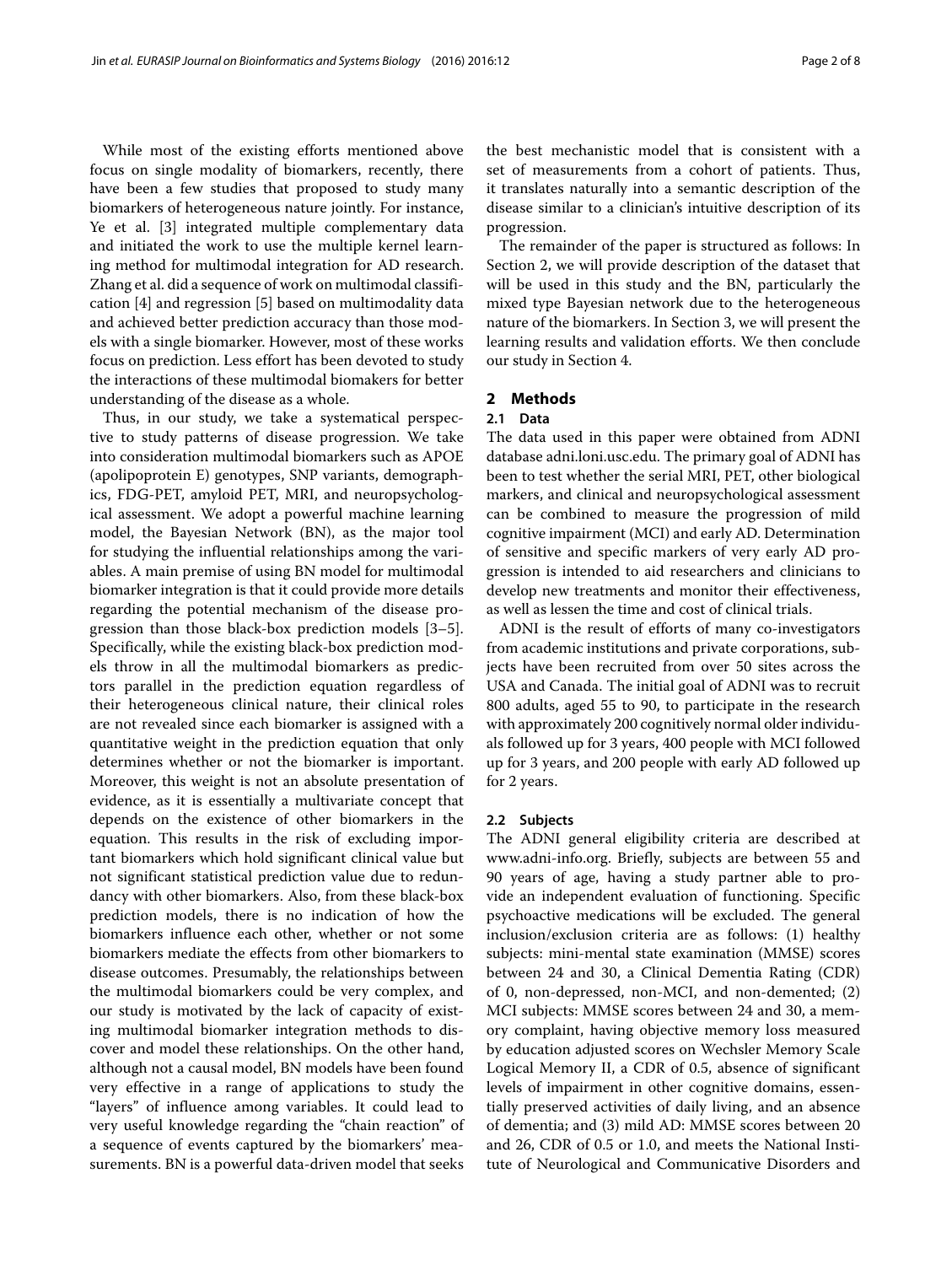Stroke and the Alzheimer's Disease and Related Disorders Association (NINCDS/ADRDA) criteria for probable AD.

Our study includes the baseline measurements of 517 ADNI subjects. The cohort contains 114 AD patients, 283 MCI patients, and 120 healthy controls. Table [1](#page-2-0) lists the demographics of these subjects.

#### **2.3 Biomarkers**

The description about biomarkers to be analyzed is listed in Table [2.](#page-3-1) These biomarkers are heterogeneous in terms of both clinical nature and statistical characteristics. While this list is still limited, it provides a good presentation of the genetic, demographic, neuroimaging, and clinical aspects of the disease. Among these markers, some are categorical biomarkers, such as sex (male or female) and SNPs (carrier or non-carrier), while some are numeric biomarkers such as some clinical measurements. Note that we also include some SNPs variants which are the top genetic risk factors for AD reported at [http://www.](http://www.alzgene.org/TopResults.asp) [alzgene.org/TopResults.asp.](http://www.alzgene.org/TopResults.asp)

# **2.4 Bayesian network**

A BN is a graphical model that characterizes the influential relationships among variables  $X = \{X_\nu : \nu \in V\}$ . Let  $D = (V, E)$  be a directed acyclic graph (DAG), where *V* is a finite set of nodes and *E* is a finite set of directed edges between the nodes. The DAG defines the structure of the BN. Each node  $v \in V$  in the graph corresponds to a random variable  $X_v$ , i.e., in our study, a biomarker is a variable. In the DAG, the relationship between each variable  $X_{\nu}$  with its parent variables denoted as  $pa(\nu)$  can be characterized as a conditional probability distribution,  $p(x_v|x_{\text{pa}(v)})$ . Then, the joint probability distribution of a BN could be deduced as

$$
p(x) = \prod_{v \in V} p(x_v | x_{pa(v)})
$$
\n(1)

For this reason, the set of conditional probability distributions for all variables in the network, denoted as  $P$ , is called the parameter of the BN. A Bayesian network for a set of random variables *X* is then the pair  $(D, P)$ .

#### **2.5 Mixed type Bayesian network**

In this paper, we adopt the mixed type Bayesian network model that handles both discrete and continuous variables, which is developed in [\[6\]](#page-6-5). For mixed type BNs, the set of nodes *V* can be further specified as  $V = \Delta \cup T$ , where  $\Delta$  and T are the sets of discrete and continuous nodes, respectively. The set of variables *X* can then be denoted as  $X = \{X_v : v \in V\} = (I, Y) = \{(I_\delta, Y_\tau) : \delta \in$  $\Delta$ ,  $\tau \in$  T}, where *I* and *Y* are the sets of discrete and continuous variables, respectively. For a discrete variable  $\delta$ , we let  $\mathcal{I}_{\sigma}$  denote the set of levels.

It has been a challenge to model the mixed type Bayesian network. As mentioned earlier, a BN consists of the structure  $D$  and the parameter  $\mathcal{P}$ . The central challenge for modeling mixed type Bayesian network is the development of appropriate models for characterizing  $P$ . In our study, we follow the seminar work in [\[6\]](#page-6-5) that models the joint probability distribution by factorizing it into a discrete part and a mixed part, so

<span id="page-2-1"></span>
$$
p(x) = p(i, y) = \prod_{\delta \in \Delta} p(i_{\delta} | i_{\text{pa}(\delta)}) \cdot \prod_{\tau \in \Upsilon} p(y_{\tau} | i_{\text{pa}(\tau)}, y_{\text{pa}(\tau)})
$$
\n(2)

where the first part of products of conditional probabilities is for discrete nodes and the second part is for continuous nodes.

For discrete nodes, conditional probabilities are parameterized as

$$
\theta_{i_{\sigma}|i_{\text{pa}(\sigma)}} = p\left(i_{\sigma}|i_{\text{pa}(\sigma)}, \theta_{\sigma}|i_{\text{pa}(\sigma)}\right),\tag{3}
$$

where  $\theta_{\sigma|i_{pa(\sigma)}} = (\theta_{i_{\sigma}|i_{pa(\sigma)}})_{i_{\sigma} \in \mathcal{I}_{\sigma}}$ . The parameters are subject to the constraints that  $\sum_{i_{\sigma} \in \mathcal{I}_{\sigma}} \theta_{i_{\sigma}} | i_{\text{pa}(\sigma)} = 1$  and  $0 \leq$  $\theta_{i_{\sigma}|i_{\text{pa}(\sigma)}} \leq 1.$ 

For continuous nodes, the local probability distributions are Gaussian linear regressions on the continuous parents with parameters depending on the configuration of the discrete parents, as shown in below:

$$
\theta_{\tau|i_{\text{pa}(\tau)}} = \left(b_{\tau|i_{\text{pa}(\tau)}}, w_{\tau|i_{\text{pa}(\tau)}}, \sigma^2_{\tau|i_{\text{pa}(\tau)}}\right),\tag{4}
$$

so that

$$
Y_{\tau} | i_{\text{pa}(\tau)}, y_{\text{pa}(\tau)}, \theta_{\tau} | i_{\text{pa}(\tau)}
$$
  

$$
\simeq \mathcal{N}\left(b_{\tau} | i_{\text{pa}(\tau)} + y_{\text{pa}(\tau)} w_{\tau} | i_{\text{pa}(\tau)}, \sigma_{\tau}^2 | i_{\text{pa}(\tau)}\right).
$$

**Table 1** Subject information at baseline

<span id="page-2-0"></span>

|             | AD ( $n = 114$ ; 47 M/67 F) |           |               | MCI ( $n = 283$ ; 128 M/155 F) |           |               | HC ( $n = 120$ ; 52 M/68 F) |           |               |
|-------------|-----------------------------|-----------|---------------|--------------------------------|-----------|---------------|-----------------------------|-----------|---------------|
|             | Mean                        | <b>SD</b> | Range         | Mean                           | <b>SD</b> | Range         | Mean                        | <b>SD</b> | Range         |
| Age         | 74.6                        | 8.1       | $56.5 - 89.6$ | 73.9                           | 6.7       | $58.5 - 90.6$ | 73.4                        | 7.3       | 55.0-89.6     |
| Edu         | 16.0                        | 2.6       | $8.0 - 20.0$  | 16.4                           | 2.7       | $9.0 - 20.0$  | 16.8                        | 2.6       | $9.0 - 20.0$  |
| <b>MMSE</b> | 23.8                        | 1.6       | $20.0 - 26.0$ | 27.0                           | 2.1       | $24.0 - 30.0$ | 28.8                        | 1.9       | $24.0 - 30.0$ |
| ADAS        | 15.5                        | 7.8       | $4.0 - 51.0$  | 14.6                           | 9.5       | $0.0 - 51.0$  | 10.8                        | 8.8       | $3.0 - 31.0$  |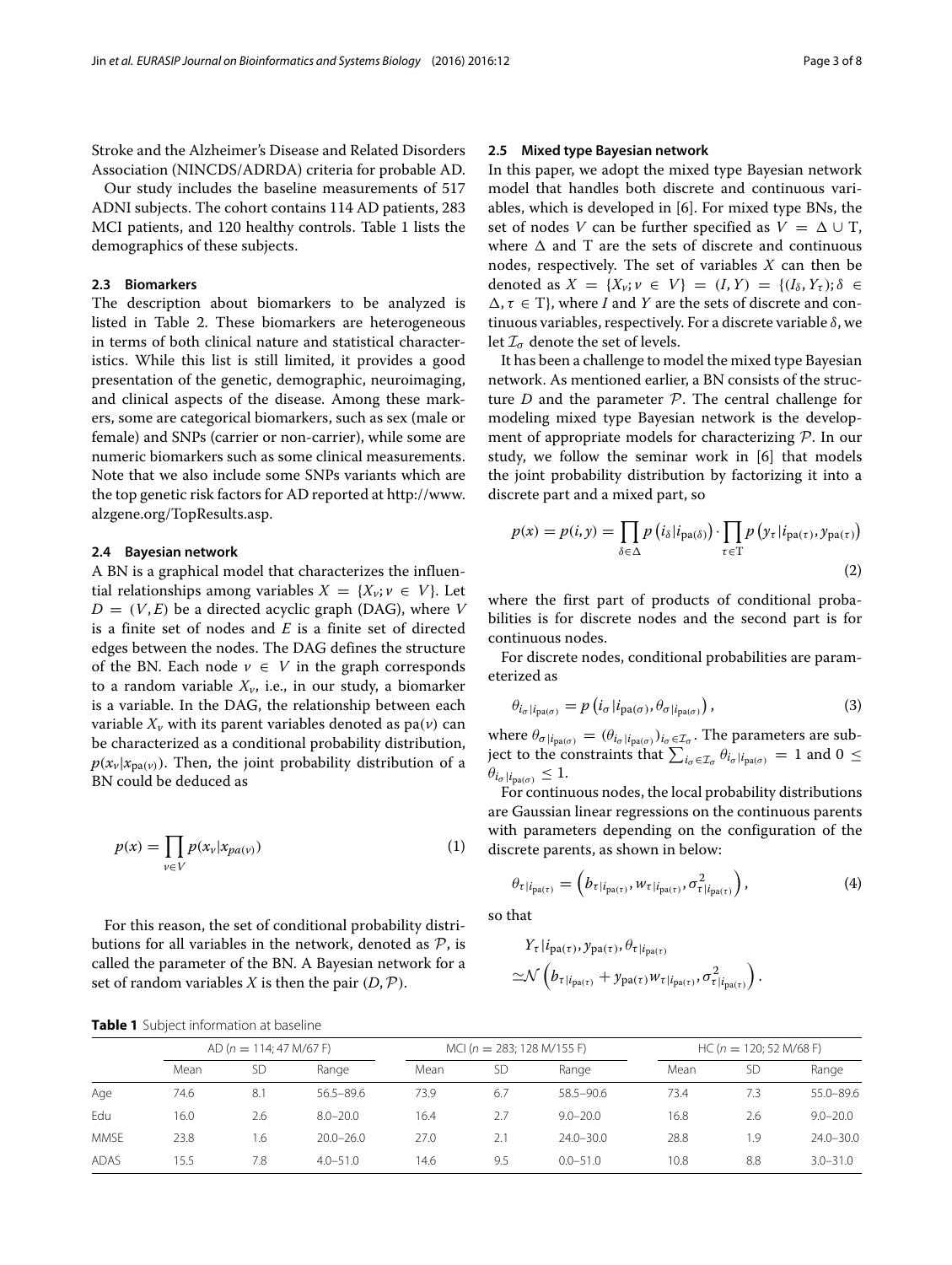**2.6 Learning of mixed type BN from data** With the BN model specified for mixed type variables, the next task is to identify a structure learning algorithm that can find the optimal DAG structure. The basic formulation of this problem, according to the score-based method, starts with a dataset *T* and a scoring function  $\phi$ . Then, the task is to find a Bayesian network  $B \in \mathcal{B}_n$  that maximizes the values  $\phi(B, T)$ . The standard methodology is to use search algorithms, such as heuristic search, greedy hillclimbing, genetic algorithms, and tabu search, conducted over eligible search space  $B_n$  to search the DAG structure that maximizes the score. In this study, we use the score function developed in [\[7\]](#page-6-6) for mixed type BN, which can be readily implemented in the R package "bnlearn" [\[7\]](#page-6-6). After having identified the optimal DAG structure, parameter estimation could be conducted via maximum likelihood estimation according to [\(2\)](#page-2-1). We refer interested readers to [\[8–](#page-6-7)[10\]](#page-6-8) for more details of the learning algorithms for mixed type BN.

#### <span id="page-3-0"></span>**3 Results**

We apply the mixted type BN on the heterogeneous biomarkers of the ADNI cohort we have collected. In order to identify a stable DAG structure, first, we use a bootstrap method to generate 100 new training sets by sampling the original data set with replacement, then, learn the optimal DAG structure on each bootstrapped dataset. We then derive the final DAG structure by keeping those arcs which appear at least in half of these DAG structures learned from bootstrapped datasets. This strategy has been suggested in previous works for BN

applications [\[11\]](#page-6-9) that has been found effective to robustify the learning result. Note that, here, we also utilize the prior knowledge in the learning of the DAG structure, i.e., the genetic factors could be parents of other factors not the other way around, while the disease outcome variables such as ADAS-cog and MMSE score could only be in the bottom of the BN model. This prior knowledge is used in the BN learning and greatly reduces the search space of the eligible DAG structures. Note that, to impute missing values, the median is used for continuous variables while the mode is used for discrete variable.

The final BN model is shown in Fig. [1.](#page-4-0) Note that some variables in Table [2](#page-3-1) are not shown in Fig. [1.](#page-4-0) This indicates that the algorithm was not able to detect significant and robust relationship among these variables with others. We use green to represent categorical variables while using blue to represent numerical variables. The probability tables of categorical variables and the parameters of the conditional Gaussian distribution *w*, *b* for continuous variables are shown along the DAG structure as well. For example, node HippoNV in Fig. [1](#page-4-0) has five parents: sex is binary when the other four are numerical. The relationship between the HippoNV with other variables such as AGE, EDU, AV45, and FDG is characterized as a regression model, while parameters of this regression model vary according to the categorical variable SEX.

Overall, this network structure is consistent with the existing knowledge in AD literature. As expected [\[12–](#page-6-10)[16\]](#page-6-11), the APOE e4 was associated with higher amyloid burden (as measured by AV45 PET imaging) and lower cerebral glucose metabolism (as measured by FDG-PET). A direct impact of e4 to MMSE score was also identified in our results in agreement with previous reports [\[17,](#page-6-12) [18\]](#page-7-0), although its underlying mechanism warrants further investigation. An association of the SNP rs11136000 with amyloid burden was also identified, in agreement with the potential role of clusterin (CLU, the gene that SNP rs11136000 is associated with) in  $\text{A}\beta$  clearance [\[19,](#page-7-1) [20\]](#page-7-2). Based on this study, it is also identified that there were direct relationships between amyloid burden and cognitive performance which may reflect the direct neurotoxic effect of Aβ and its derivatives or indirect impact through pathways that were not represented in the biomarkers we included in this study [\[21–](#page-7-3)[23\]](#page-7-4). The direct interaction between cerebral glucose metabolism and cognitive function as identified in this study was also in agreement with prior knowledge [\[24](#page-7-5)[–27\]](#page-7-6). The identified relationship between years of education and the cognitive performance might be a cognitive reserve effect as reported by a number of studies [\[28](#page-7-7)[–31\]](#page-7-8). In summary, using Bayesian network, we identified inter-biomarker relationships that are in good agreement with the existing knowledge about AD.

<span id="page-3-1"></span>**Table 2** Description of heterogeneous multimodal biomarkers

| Biomarker   | Description                                |
|-------------|--------------------------------------------|
| Age         | Age                                        |
| Sex         | Gender                                     |
| Edu         | Years of education                         |
| <b>FDG</b>  | Average FDG-PET                            |
| AV45        | Average AV45 SUVR                          |
| HippoNV     | The normalized hippocampus volume          |
| APOF4       | Apolipoprotein E4 polymorphism             |
| rs3818361   | CR1 gene rs3818361 polymorphism            |
| rs744373    | BIN1 gene rs744373 polymorphism            |
| rs11136000  | Clusterin CLU gene rs11136000 polymorphism |
| rs610932    | MS4A6A gene rs610932 polymorphism          |
| rs3851179   | PICALM gene rs3851179 polymorphism         |
| rs3764650   | ABCA7 gene rs3764650 polymorphism          |
| rs3865444   | CD33 gene rs3865444 polymorphism           |
| <b>MMSF</b> | Mini-mental state examination              |
| ADAS-cog    | Alzheimer's Disease Assessment Scale       |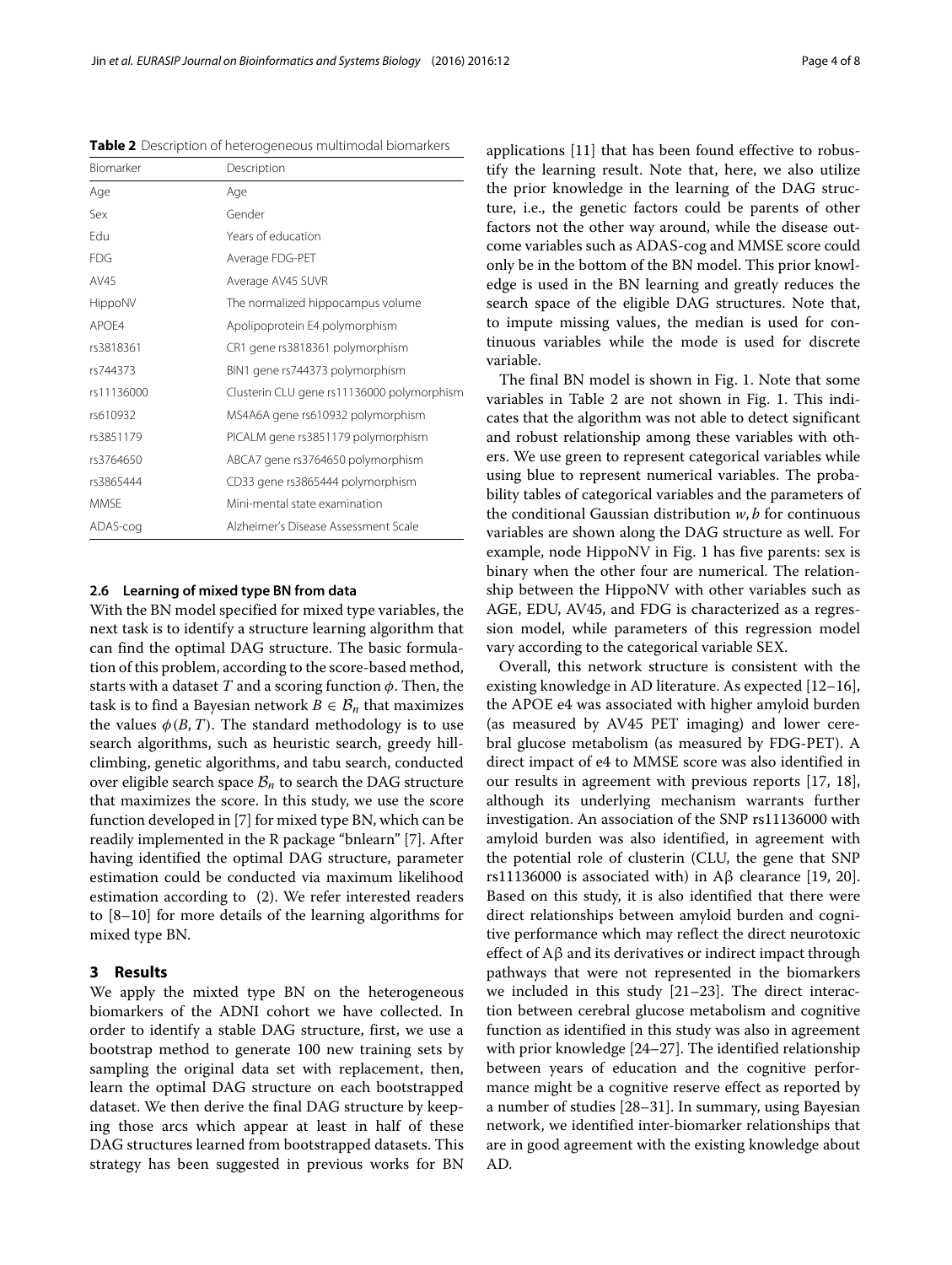

### <span id="page-4-0"></span>**3.1 Evaluation of the prediction accuracy with BN**

Besides comparing our results with AD literature, we further pursue numerical validation. Specifically, as "MMSE" and "ADAS-cog" are two important clinical outcomes, it is of interest to see if the learned BN owns significant prediction capability of the two outcomes. Thus, in this section, we compare the prediction capability of BN with three common regression techniques (implemented in R environment), such as linear regression (lm()), decision tree (rpart()), and random forest (randomForest()). The target metric we would like to measure and compare is mean square error (MSE), which serves as the goodness of fit in a regression problem. We use 10-fold cross validation to obtain unbiased estimates of MSE. To set up cross validation procedure, we randomly divide the original dataset into 10 subsamples. In each round, a single subsample is retained for testing the model while the remaining nine subsamples are used as training set.

Table [3](#page-4-1) lists the mean and standard deviation of MSE of the models. In terms of the average of the MSE, the BN achieves a better accuracy than the linear regression and decision tree in both MMSE and ADAS-cog prediction, while its performance is close to the random forest which has been known to be a very powerful prediction model despite its black-box nature. Similar observation could also be made in terms of the variance of the MSE.

# **3.2 Validation of the identified BN via the covariance patterns**

We also analyze the covariance patterns to help validate the learned BN model. The covariance patterns essentially characterize the undirected associations among variables. Thus, a BN model that aims to explain the influential relationships between the variables is expected to be able to explain the associations that are observed in data. Specifically, to derive the associations among variables, we use Pearson correlation for continuous variables, polychoric correlation for categorical variables, and polyserial correlation for a categorical variable and a continuous variable. The heterogeneous correlation matrix is computed using R package "polycor". Figure [2](#page-5-1) shows the associations we have observed from the biomarkers. Each row/column represents one biomarker. The color intensity shows the strength of an association. Note here

| <b>Table 3</b> Ten fold cross validation MSE result |  |
|-----------------------------------------------------|--|
|-----------------------------------------------------|--|

<span id="page-4-1"></span>

|                   | Mean (SD)     |                |
|-------------------|---------------|----------------|
|                   | <b>MMSF</b>   | ADAS-cog       |
| Bayesian network  | 2.810 (0.441) | 35.380 (3.244) |
| Linear regression | 3.125 (0.439) | 38.748 (4.364) |
| Decision tree     | 3.758 (0.552) | 42.195 (4.306) |
| Random forest     | 2.914 (0.330) | 35.218 (4.932) |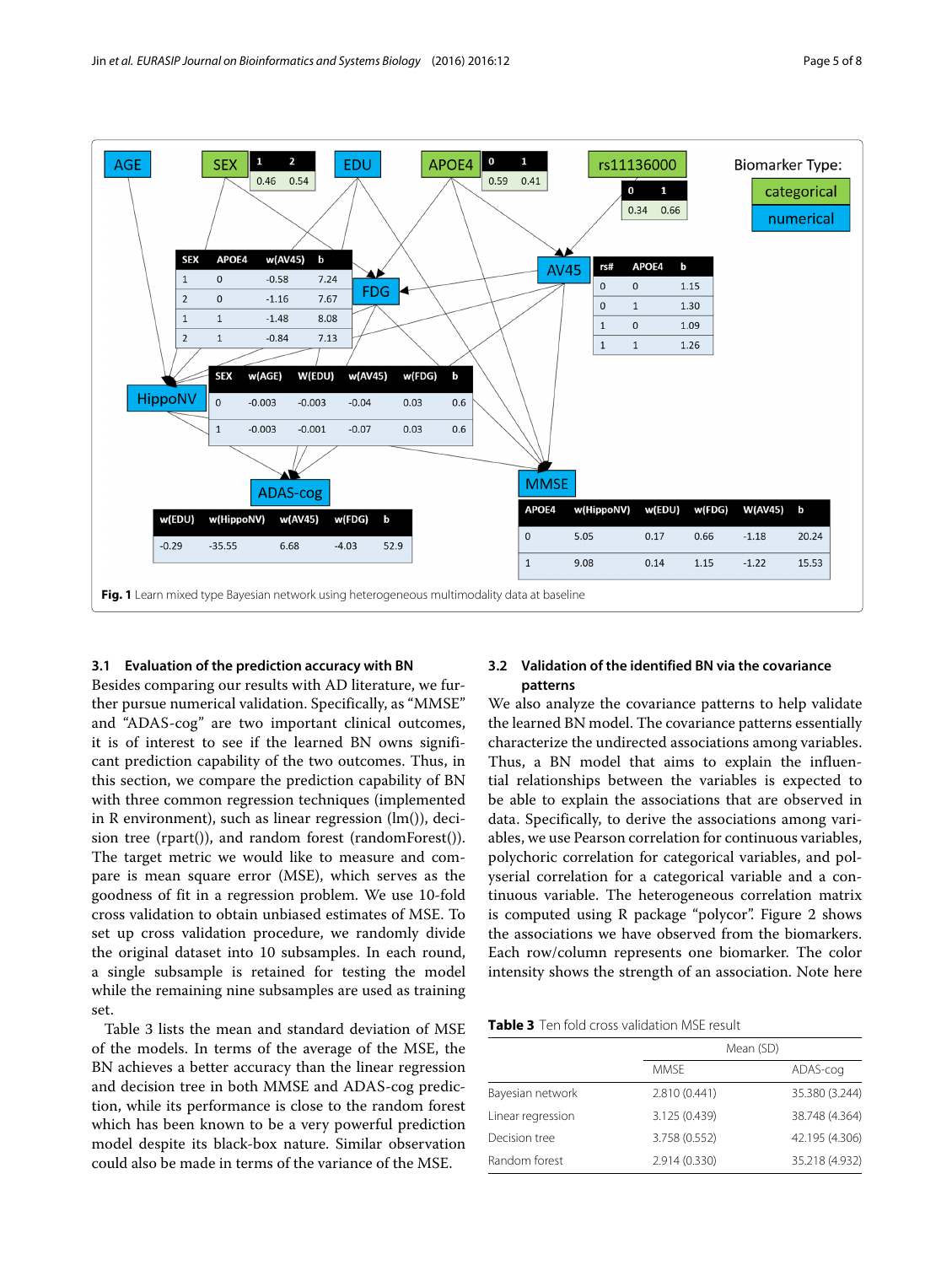

<span id="page-5-1"></span>that we only present the magnitude of the associations to focus the purpose on validation with the BN model. Overall, the association patterns revealed in Fig. [2](#page-5-1) is consistent with our learned BN model. For instance, from Fig. [2,](#page-5-1) it is clear that the ADAS-cog is strongly associated with the variables FDG, AV45, HippoNV, and APOE4. While this is consistent with the BN as shown in Fig. [1,](#page-4-0) we also notice that in Fig. [2,](#page-5-1) we could not detect that the association between APOE4 with ADAS-cog could be mediated by the variable FDG. Thus, by learning the BN model, we could identify more layers in the relationships between the variables and could shed light to useful discoveries of the underlying mechanism of the disease progression.

### **3.3 Validation of the identified BN via RuleFit**

In order to validate the structure of the learned BN, another approach we propose to use is the RuleFit [\[32\]](#page-7-9) method. RuleFit is a powerful method to discover complex interactions among variables. Again, it is a predictive model, so it lacks the capability of the BN to provide possible explanations of the relationships among the variables. But in the same spirit as the use of the association patterns to validate the BN model, we hope to see consistence between the BN structure with the interaction patterns the RuleFit could identify.

Thus, we apply the Rulefit on our data to identify the interactions among the biomarkers that can predict the two outcomes, MMSE and ADAS-cog. Table [4](#page-6-13) lists the five rules we have identified. Column 1 gives the scaled importance for each rule. Column 2 (support) refers to the fraction of the samples in the dataset to which the rule applies. Apparently, it seems that there is great consistence between the two methods. For example, to predict MMSE, both the BN and RuleFit identified that HippoNV, FDG, EDU, and APOE4 are important. And to predcit ADAS-cog, both the BN and RuleFit identified that FDG, HippoNV, and AV45 are important. There are some interesting differences as well, e.g., RuleFit identified that the interaction between AGE and HippoNV is important to predict MMSE; however, it is revealed in the BN model that HippoNV actually mediates the effect from AGE to MMSE. Thus, given the consistency in the results, we could conclude that the BN model can provide more details of the underlying relationships among the variables.

# <span id="page-5-0"></span>**4 Conclusions**

In this paper, we propose to use the mixed type Bayesian network to model the interactions among heterogeneous multimodal biomarkers. We conduct this study using ADNI baseline dataset and find that the learned BN model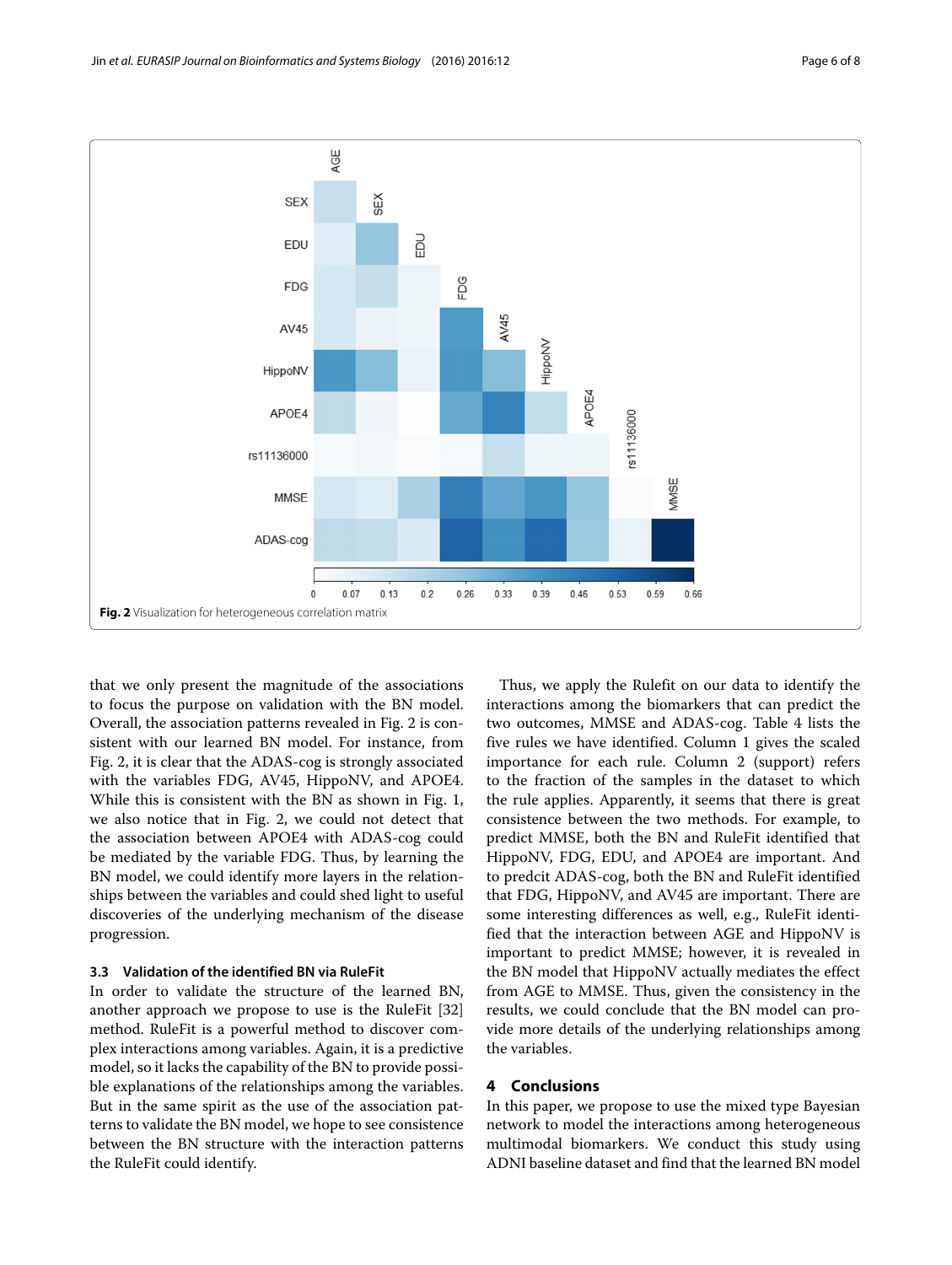| Impo.       | Supp. | Rule                                         |
|-------------|-------|----------------------------------------------|
| y: MMSE     |       |                                              |
| 100         | 0.78  | 61.85 $<$ AGE $<$ 86.85 and HippoNV $>$ 0.38 |
| 91.3        | 0.81  | AGF $< 85.75$ and $FDG > 5.78$               |
| 74.6        | 0.15  | $FDG < 5.85$ and $AV45 > 1.11$               |
| 68.2        | 0.06  | $EDU<19.5$ and HippoNV $< 0.38$ and APOE4=1  |
| 46.9        | 0.75  | 5.76 < FDG < 7.25                            |
| y: ADAS-cog |       |                                              |
| 100         | 0.73  | $FDG > 5.75$ and HippoNV $> 0.39$            |
| 62.5        | 0.65  | $FDG > 49$ and $102 < A\sqrt{45} < 151$      |
| 412         | 0.72  | $EDU<19.5$ and HippoNV $<$ 0.55              |
| 41          | 0.44  | $FDG > 6.34$ and rs3764650=0                 |
| 35.9        | 0.17  | $1.23 < AVA5 < 1.63$ and rs744373=0          |

<span id="page-6-13"></span>**Table 4** RuleFit: 10 most important rules

provides findings that are consistent with the AD literature. We further validate the learned BN structure via the prediction accuracy of clinical outcomes, capability to explain association patterns among variables, and comparison with powerful feature selection method. In future work, we would like to investigate the use of dynamic BN models to incorporate the temporal data that is available in the ADNI dataset. Critical changes of the biomarkers that may indicate disease progression may be discovered, and how these significant clinical events could be synthesized to be a systematical disease model is a very interesting and exciting research direction. Also, note that mixed type BN has been a challenging topic which is worthy of further methodological study. For example, different from the approach we used in this study, it is suggested to convert the continuous variables into discrete variables to enable application of discrete BN learning algorithms. Examples of these methods could be found in [\[8,](#page-6-7) [10\]](#page-6-8). Another approach is to directly model the mixed type variables, as the one we have used in our study. Examples of these methods could be found in [\[9\]](#page-6-14). The approach we used, although it has been a benchmark method and well evaluated in some applications, limits its applications to where only discrete variables could be parents of continuous variables. Both methods could lead to discovery of different types of relationships among variables, and different applications may require different approaches for optimal performance. Thus, we believe it will also be a

#### **Acknowledgements**

future research direction.

The authors acknowledge funding support from the National Science Foundation under Grant CMMI-1505260.

#### **Authors' contributions**

YJ and SH contributed to the methodology. YJ and YS prepared the data. YJ, YS, XHZ, and SH contributed to the interpretation of experimental results. YJ wrote the paper. SH and YS edited the paper. All authors read and approved the final manuscript.

#### **Competing interests**

The authors declare that they have no competing interests.

#### **Author details**

<sup>1</sup> Industrial Engineering Department, University of Washington, Seattle, WA, USA. 2Department of Radiology, Washington University in St. Louis, St. Louis, MO, USA. 3Department of Biostatistics, University of Washington, Seattle, WA, USA.

#### Received: 7 May 2016 Accepted: 4 August 2016 Published online: 19 August 2016

#### **References**

- <span id="page-6-0"></span>1. RO Kuljiš, Integrative Understanding of emergent brain properties, quantum brain hypotheses, and connectome alterations in dementia are key challenges to conquer Alzheimer's disease. Front. Neurol. **1**, 15 (2010)
- <span id="page-6-1"></span>2. CR Jack, DS Knopman, WJ Jagust, LM Shaw, PS Aisen, MW Weiner, et al., Hypothetical model of dynamic biomarkers of the Alzheimer's pathological cascade. Lancet Neurol. **9**(1), 119–128 (2010)
- <span id="page-6-2"></span>3. J Ye, K Chen, T Wu, J Li, Z Zhao, R Patel, M Bae, R Janardan, H Liu, G Alexander, E Reiman, in Proceedings of the 14th ACM SIGKDD international conference on Knowledge discovery and data mining. Heterogeneous data fusion for alzheimer's disease study (ACM, New York, 2008), pp. 1025–1033. doi[:10.1145/1401890.1402012.](http://dx.doi.org/10.1145/1401890.1402012) [http://doi.acm.org/10.1145/1401890.](http://doi.acm.org/10.1145/1401890.1402012) [1402012](http://doi.acm.org/10.1145/1401890.1402012)
- <span id="page-6-3"></span>4. D Zhang, Y Wang, L Zhou, H Yuan, D Shen, ADN Initiative, et al., Multimodal classification of Alzheimer's disease and mild cognitive impairment. Neuroimage. **55**(3), 856–867 (2011)
- <span id="page-6-4"></span>5. D Zhang, D Shen, ADN Initiative, et al., Multi-modal multi-task learning for joint prediction of multiple regression and classification variables in Alzheimer's disease. NeuroImage. **59**(2), 895–907 (2012)
- <span id="page-6-5"></span>6. SL Lauritzen, SL Lauritzen, Propagation of probabilities, means and variances in mixed graphical association models. J. Am. Stat. Assoc. **87**, 1098–1108 (1992)
- <span id="page-6-6"></span>7. M Scutari, Learning Bayesian networks with the bnlearn R package. J. Stat. Softw. **35**(1), 1–22 (2010). doi[:10.18637/jss.v035.i03.](http://dx.doi.org/10.18637/jss.v035.i03) [https://www.jstatsoft.](https://www.jstatsoft.org/index.php/jss/article/view/v035i03) [org/index.php/jss/article/view/v035i03](https://www.jstatsoft.org/index.php/jss/article/view/v035i03)
- <span id="page-6-7"></span>8. S Monti, GF Cooper, in Proceedings of the Fourteenth conference on Uncertainty in artificial intelligence. A multivariate discretization method for learning Bayesian networks from mixed data (Morgan Kaufmann Publishers Inc, San Francisco, 1998), pp. 404–413. [http://dl.acm.org/](http://dl.acm.org/citation.cfm?id=2074094.2074142) [citation.cfm?id=2074094.2074142](http://dl.acm.org/citation.cfm?id=2074094.2074142)
- <span id="page-6-14"></span>9. S Monti, GF Cooper, in Learning in graphical models. Learning hybrid Bayesian networks from data (Springer, 1998), pp. 521–540
- <span id="page-6-8"></span>10. N Friedman, M Goldszmidt, et al., in Icml. Discretizing continuous attributes while learning Bayesian networks, (1996), pp. 157–165
- <span id="page-6-9"></span>11. N Friedman, M Linial, I Nachman, D Pe'er, Using Bayesian networks to analyze expression data. J. Comput. Biol. **7**(3-4), 601–620 (2000)
- <span id="page-6-10"></span>12. F Schraml, K Chen, N Ayutyanont, R Auttawut, JB Langbaum, W Lee, et al., Association between an Alzheimer's disease-related index and APOE ε4 Gene Dose. PloS ONE. **8**(6), e67163 (2013)
- 13. K Chen, N Ayutyanont, JB Langbaum, AS Fleisher, C Reschke, W Lee, et al., Correlations between FDG PET glucose uptake-MRI gray matter volume scores and apolipoprotein E  $\varepsilon$ 4 gene dose in cognitively normal adults: a cross-validation study using voxel-based multi-modal partial least squares. Neuroimage. **60**(4), 2316–2322 (2012)
- 14. JC Morris, CM Roe, C Xiong, AM Fagan, AM Goate, DM Holtzman, et al., APOE predicts amyloid-beta but not tau Alzheimer pathology in cognitively normal aging. Ann. Neurol. **67**(1), 122–131 (2010)
- 15. A Drzezga, T Grimmer, G Henriksen, M Mühlau, R Perneczky, I Miederer, et al, Effect of APOE genotype on amyloid plaque load and gray matter volume in Alzheimer disease. Neurology. **72**(17), 1487–1494 (2009)
- <span id="page-6-11"></span>16. S Ye, Y Huang, K Müllendorff, L Dong, G Giedt, EC Meng, et al., Apolipoprotein (apo) E4 enhances amyloid β peptide production in cultured neuronal cells: ApoE structure as a potential therapeutic target. Proc. Natl. Acad. Sci. U. S. A. **102**(51), 18700–18705 (2005)
- <span id="page-6-12"></span>17. C Blair, A Folsom, D Knopman, M Bray, T Mosley, E Boerwinkle, et al., APOE genotype and cognitive decline in a middle-aged cohort. Neurology. **64**(2), 268–276 (2005)